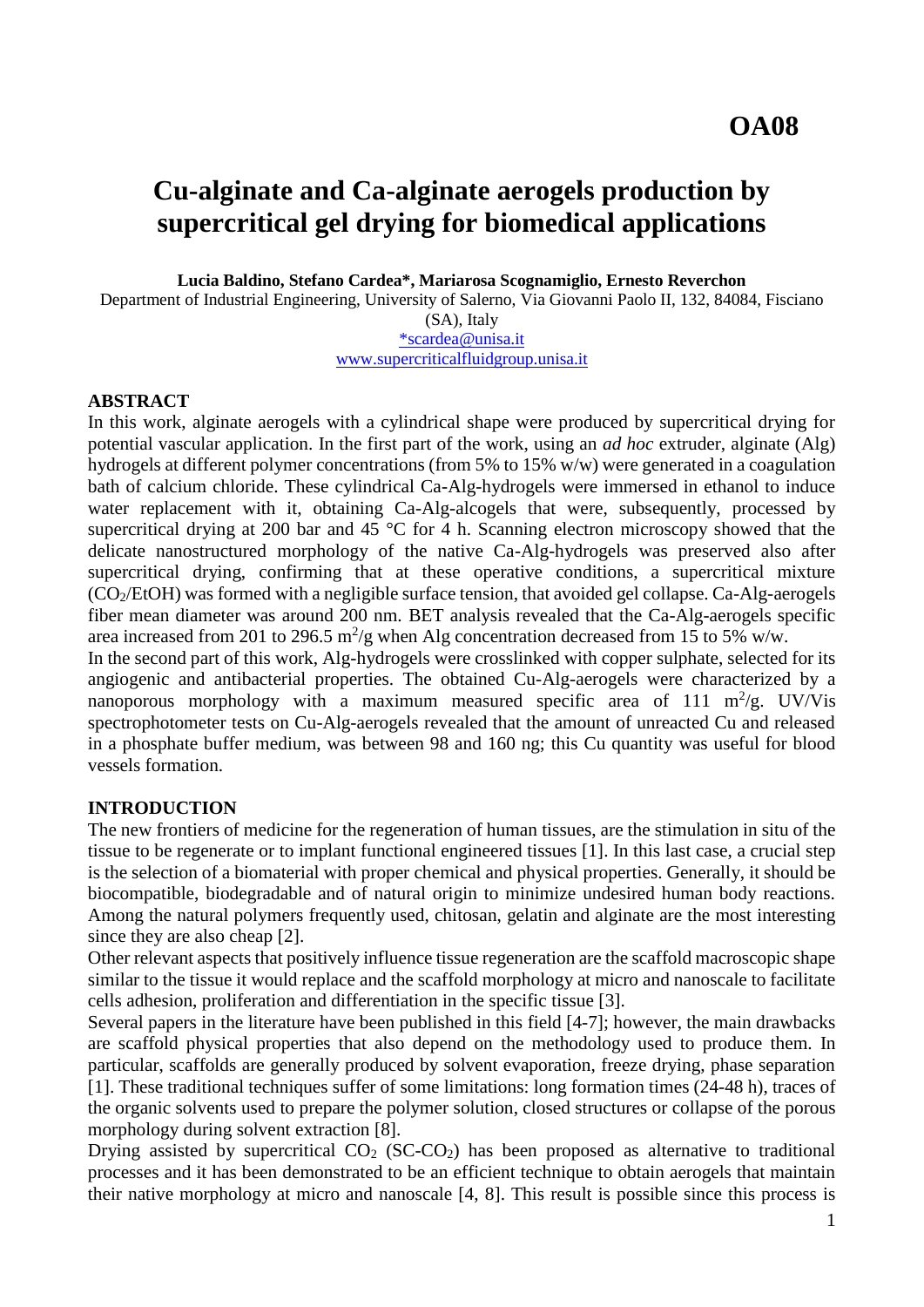carried out at negligible surface tension and the supercritical mixture solvent+ $CO<sub>2</sub>$  shows a large mass transfer coefficient. These characteristics avoid structure collapse and the solvent is rapidly extracted from the polymeric matrix [9].

Valentin et al. [10] produced by supercritical drying, alginate gels characterized by an high surface area ( $>$ 300 m<sup>2</sup>/g). Robitzer et al. [11] used the same technique to prepare Ca-alginate aerogels that showed a nanofibrous morphology with a mean fiber size of about 8 nm. Veronovski et al. [12] produced aerogels of natural polysaccharides loaded with nicotinic acid, via sol-gel and supercritical drying. The results indicated that using the internal setting cross-linking method for obtaining monolithic aerogels, nicotinic acid was released in a more controlled manner. However, with increasing alginate concentration, more compact and cross-linked aerogels were formed.

Rui Rodrigues et al. [13] prepared alginate gels in the presence of divalent cations, such as calcium and copper. These authors studied cooper ions binding during Cu-alginate gelation, obtaining quantitative information about the amount and kinetics of cation binding. The results indicated that copper binding during gelation occurred until a Langmuir-type equilibrium was reached between bound and free ions in the gel-contacting solution. Goh et al. [14] investigated the antimicrobial activities of calcium ions and other cross-linking agents of alginate dressings, as well as their compatibility with commonly used topical antimicrobials. They found that calcium ions exhibited very weak antimicrobial activity and higher fractional inhibitory concentration than the other crosslinking agents. On the other hand, aluminium, zinc and copper ions exhibited higher antimicrobial activities, but insignificant interactions with the antimicrobials. Erol et al. [15] synthesized and characterized new boron-containing bioactive glass-based scaffolds coated with alginate cross-linked with copper ions. Scanning electron microscopy indicated that the alginate effectively attached on the surface of the scaffolds leading to a homogeneous coating. This coating improved the scaffold bioactivity and mechanical properties; whereas, copper release studies showed that the alginatecoated scaffolds allowed controlled release of copper ions. Klinkajon et al. [16] incorporated copper (II), with antimicrobial activity, into an alginate dressing to minimize infection in a wound. In the first step, solid alginate films were prepared using a solvent-casting method from soft gels of alginate solutions that had been lightly cross-linked using a copper (II) sulfate solution. In the second step, the films were further cross-linked in a corresponding  $Cu^{2+}$  sulfate solution using a dipping method to improve their stability. Alginate solution at 2% w/v and  $Cu^{2+}$  sulfate solution at 2% w/v in acetate buffer at low pH, provided soft films with swelling behavior. An increase in either  $Cu^{2+}$  ion concentration or cross-linking time, led to hydrogels with more densely-cross-linked networks that limited water absorption. These hydrogels showed antibacterial activity against *Escherichia coli*, *Staphylococcus aureus*, methicillin-resistant *Staphylococcus aureus* (MRSA), *Staphylococcus epidermidis* and *Streptococcus pyogenes*.

Therefore, the aim of this work is to produce alginate aerogels characterized by a cylindrical shape with an annular internal section, by supercritical drying for vascular applications. These alginate aerogels were crosslinked with calcium or copper ions to determine differences in terms of morphology e chemical properties in the obtained samples. Therefore, these structures were characterized by scanning electron microscopy, BET specific surface and by UV/Vis spectrophotometry to measure Cu free residues that should be useful for vessels formation.

#### **MATERIALS AND METHODS**

Sodium alginate, calcium chloride (anhydrous powder) and copper sulfate (II) (anhydrous, powder,  $>99.99\%$  trace metals basis) were bought from Sigma Aldrich. CO<sub>2</sub> (purity 99.9%) was supplied by Morlando Group S.R.L. (Sant'Antimo, NA - Italy).

Alginate solutions were prepared in water at different polymer concentrations. They were mixed at room temperature, using a magnetic stirring at 200 rpm for 24 h. Samples of desired shape were obtained using an extruder, shown in Figure 1. This extruder consisted of an AISI 316 vessel with an internal diameter of 19 mm. Compressed air at 1 bar, pushed the polymer solution through a Teflon disk, placed above a 33 mm long pin, fixed on a plate of the same diameter as the Teflon disk. When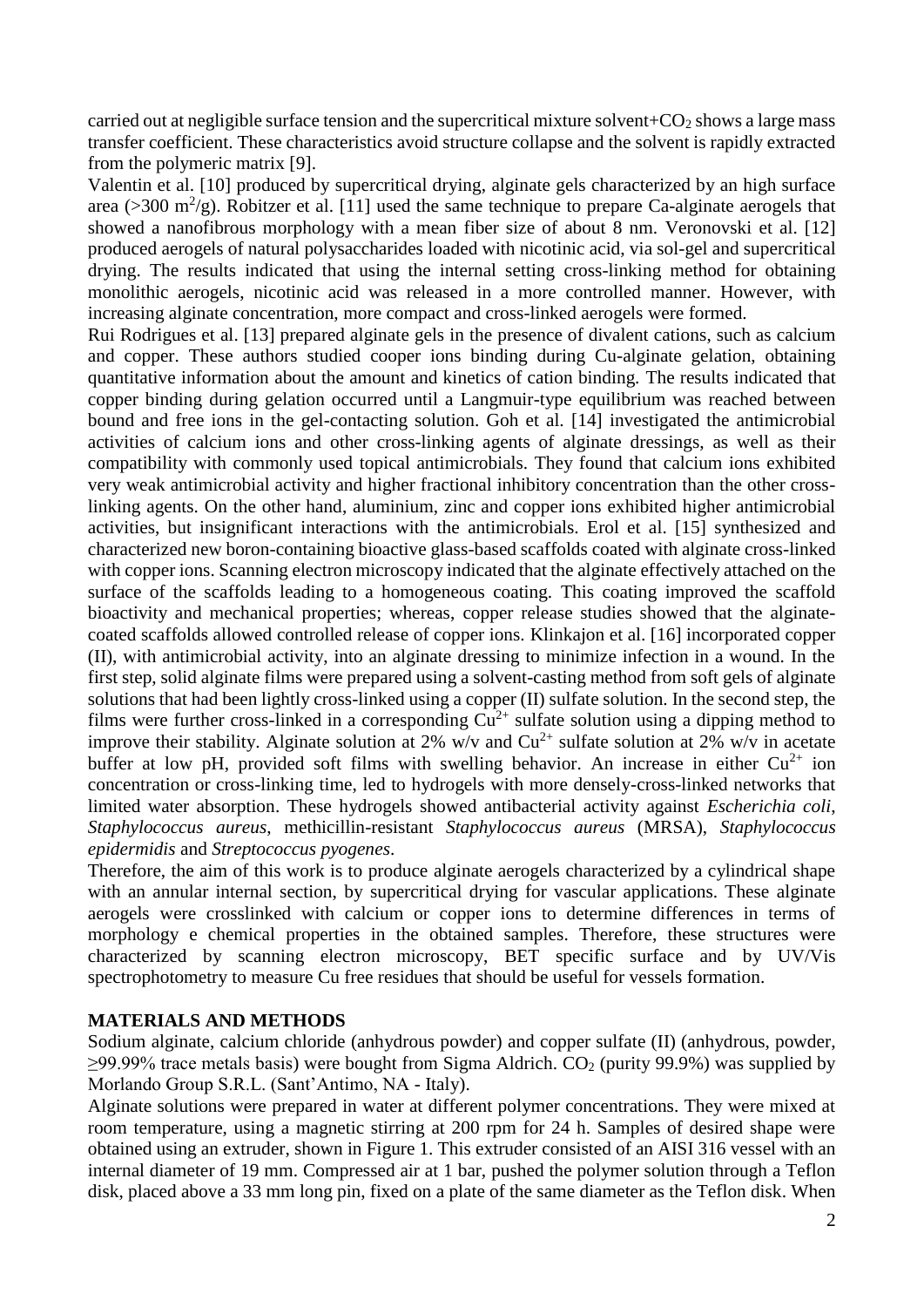the sample came out of the extruder, it immediately was in contact with the coagulation bath, to stabilize its shape. In this way, a cylindrical hydrogel with an annular internal section was obtained.





**Figure 1.** Representation of the extruder used to obtain cylindrical alginate aerogels with an annular internal section.

After that, alginate sample was immersed in water/ethanol baths at increasing ethanol percentage by volume (10, 30, 50, 70, 90, 100% v/v). Each step lasted 2 h, except for the last one of 24 h. Water substitution with ethanol was performed since it is known from the literature that  $CO<sub>2</sub>$  and water have low chemical affinity [9]; therefore, this step was required to correctly perform the supercritical drying process.

Alginate aerogels were obtained using a laboratory plant that consisted of a 316 stainless steel cylindrical high-pressure vessel with an internal volume of 200 mL, equipped with a high pressure pump (mod. LDB1, Lewa, Germany) used to deliver liquid CO2. Pressure in the vessel was measured by a test gauge (mod. MP1, OMET, Italy) and regulated using a micrometering valve (mod. 1335G4Y, Hoke, SC, USA). Temperature was regulated using PID controllers (mod. 305, Watlow, USA). At the exit of the vessel, a rotameter (mod. D6, ASA, Italy) was used to measure  $CO<sub>2</sub>$  flow rate. The vessel was filled with SC-CO<sub>2</sub>; when the required pressure and temperature were obtained (200 bar and 45 °C), drying was performed using a SC-CO<sub>2</sub> flow rate of about 1 kg/h for 4 h. A depressurization time of about 30 min was used to bring back the system at atmospheric pressure.

Field Emission Scanning Electron Microscopy (FE-SEM) was performed on alginate aerogels previously cryo-fractured using liquid Nitrogen; then, they were sputter coated with Gold (Agar Auto Sputter Coater mod. 108 A, Stansted, UK) at 30 mA for 120 s and analyzed using a FESEM (mod. LEO 1525, Carl Zeiss SMT AG, Oberkochen, Germany) to determine the aerogels morphology and to measure the mean diameter of the nanofibers forming the structure.

BET specific surface area was determined by Nitrogen sorption using a Nova 1200e Surface Area & Pore Size Analyzer (Quantachrome Instruments, Florida, USA). About 0.2 g of sample were first degassed at 60 °C for 2 h and, thus, analyzed by  $N_2$  adsorption at -196 °C.

Free Cu residues released from alginate aerogels, were measured in continuous using a Varian (mod. Cary 50) UV/Vis spectrophotometer, reading the absorbance of the sample at 808 nm (the wavelength at which Cu shows maximum absorption) at room temperature. During the analysis, the alginate aerogel was immersed in a Phosphate Buffer Solution (PBS) at pH=7.4.

## **RESULTS AND DISCUSSION**

Alginate solutions in water were prepared at different polymer concentrations (5, 10 and 15% w/w). Then, they were extruded using the extruder described in the previous section to obtain a cylindrical sample with an annular internal section. In order to stabilize this shape, the extruded sample was directly immersed in a coagulation bath of CaCl<sub>2</sub> at 5% w/w or CuSO<sub>4</sub> at 1.5% w/v for 24 h and at room temperature.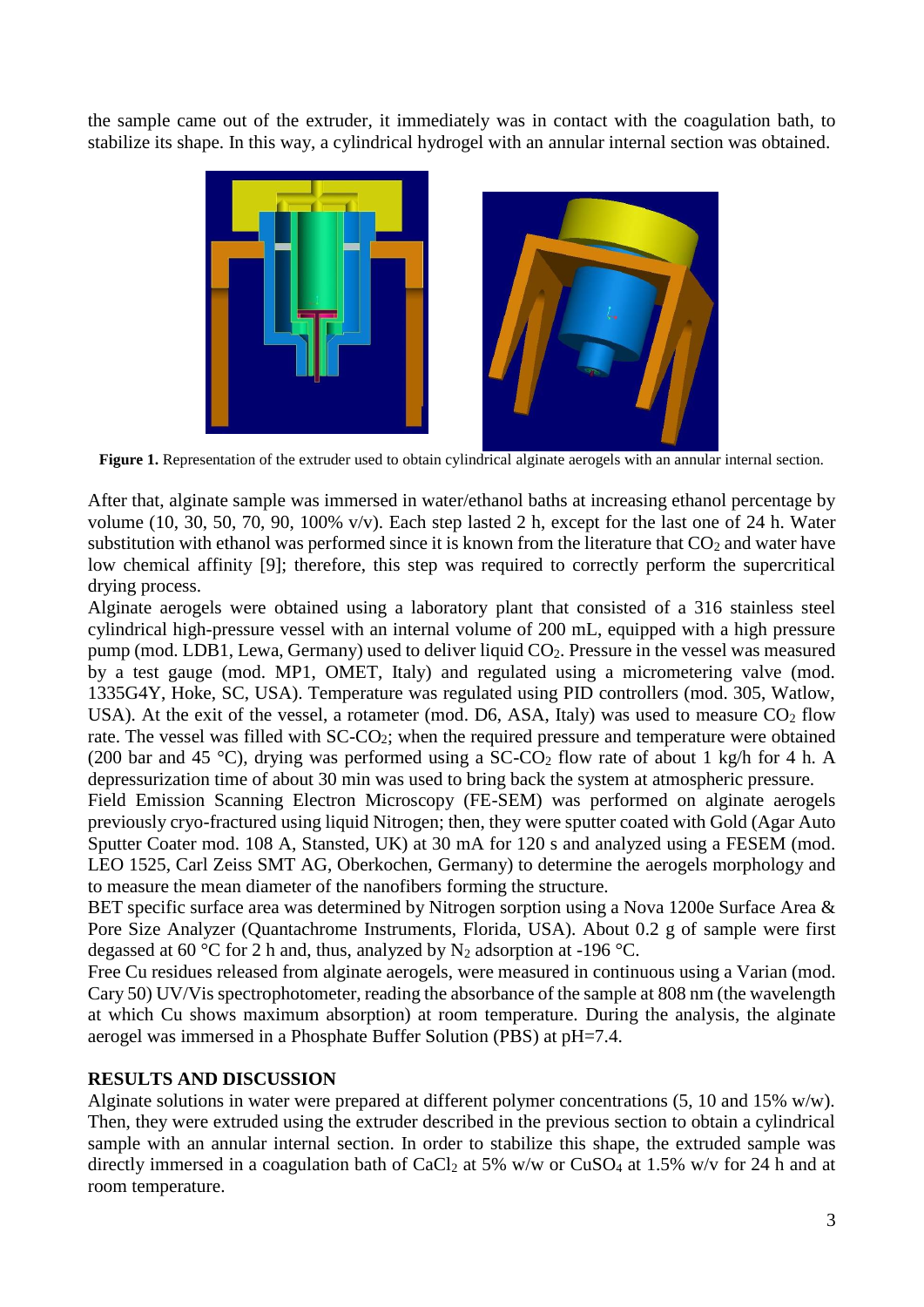The Ca-Alg-hydrogels or Cu-Alg-hydrogels, were processed by supercritical drying at 200 bar and 45 °C, after water substitution with ethanol, as described in Materials and Methods.

In Figure 2, an example of a Ca-Alg-aerogel is shown. Therefore, the cylindrical annular shape was maintained also after supercritical processing.



**Figure 2.** Example of a Ca-Alg-aerogel.

From a microscopic point of view, a nanofibrous and porous morphology was observed both for Ca-Alg-aerogels and Cu-Alg-aerogels. In particular, SEM images reported in Figure 3a-b are related to Ca-Alg-aerogel and Cu-Alg-aerogel at 5% w/w; the same morphologies were observed for the other polymer concentrations. Ca-Alg-aerogel was characterized by a nanofibous morphology with a mean fibers diameter of about 200 nm. Polymer nanoparticles precipitated on these nanofibers were also observed. Cu-Alg-aerogel showed a regular nanofibrous morphology and nanopores; in this case, the mean fibers diameter was of about 100 nm. These results confirm that supercritical processing avoided gel collapse during the experimentation, since a supercritical mixture between  $CO<sub>2</sub>$  and ethanol was formed with a negligible surface tension at these operative conditions [9].



**Figure 3.** SEM images of (a) 5% w/w Ca-Alg-aerogel and (b) 5% w/w Cu-Alg-aerogel.

Even if in both cases a nanofibrous morphology was obtained, different specific area was measured by BET analysis. In Table 1, specific area values for all the samples produced in this work are reported. In particular, a larger specific area was measured for Ca-Alg-aerogels with respect to the Cu-Alg-aerogels, that ranged between about 297 and 200  $m^2/g$ ; whereas, for Cu-Alg-aerogels, it ranged between about 111 and 19  $m^2/g$ . These results can be explained considering that the Cu-Algaerogels were characterized by a more compact structure with respect to Ca-Alg-aerogels at the same polymer concentration, as it is also possible to observe from SEM pictures in Figure 3a-b; this difference was more relevant when the alginate concentration increased in the starting sample. This morphological behavior is also a consequence of the chemical mechanism during the crosslinking step. In the literature is reported that alginate can be crosslinked using bivalent cations, such as Cu, Ca, Ba, etc.; but, the chemical affinity between alginate and these ions increases in the following order: Pb> Cu> Cd> Ba> Sr> Ca>Co [17]. Therefore, chemical affinity between Ca and alginate is lower with respect to the chemical affinity between Cu and alginate. As a consequence, the reaction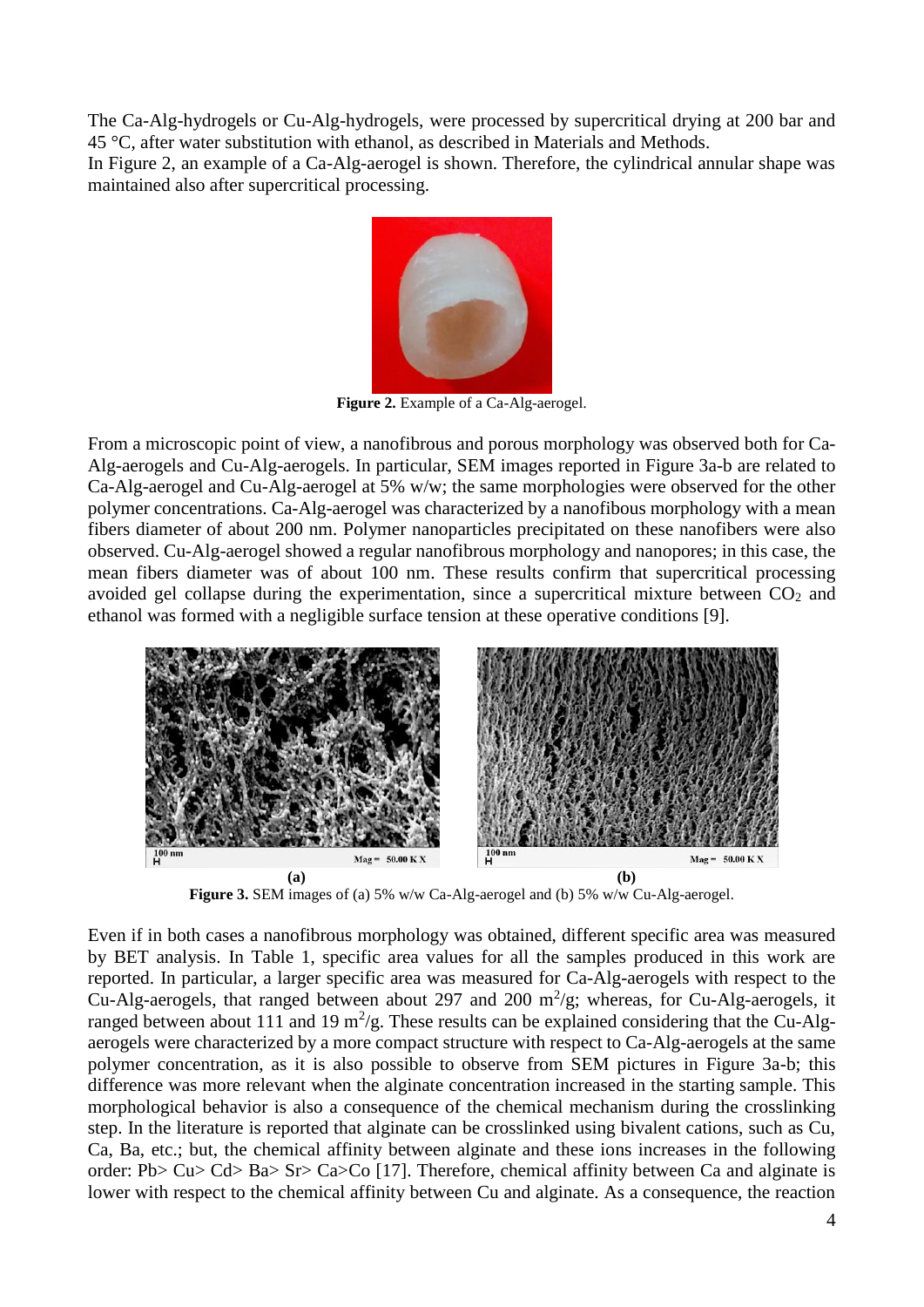| <b>Sample</b>     | Specific area, $m^2/g$ |
|-------------------|------------------------|
| Ca-Alg $5\%$ w/w  | 296.5                  |
| Ca-Alg $10\%$ w/w | 219.4                  |
| Ca-Alg $15\%$ w/w | 201.0                  |
| Cu-Alg $5\%$ w/w  | 111.0                  |
| Cu-Alg $10\%$ w/w | 25.20                  |
| Cu-Alg $15\%$ w/w | 19.20                  |

velocity is higher when CuSO<sup>4</sup> was used as crosslinking agent, producing also a more compact structure characterized by a lower specific area.

**Table 1.** BET results of the produced alginate aerogels.

In the last part of this work, free Cu residues in the Cu-Alg-aerogels were measured using the procedure described in Materials and Methods section. Cu-Alg-aerogel was immersed in PBS at pH of 7.4 to simulate the body environment. In Figure 4, the Cu release curves versus time are reported. The measured maximum Cu concentration was about 160 ng for 5% w/w Cu-Alg-aerogel. This result is a consequence of the lower polymer concentration in the sample at a fixed sample volume and crosslinking amount; i.e., using the same aerogel volume and CuSO<sup>4</sup> concentration in the coagulation bath, the polymer chains reacting with Cu were lower. Therefore, a larger quantity of free Cu residues from the alginate aerogel at lower polymer concentration was expected. The useful released Cu amount that can induce angiogenic activity is comprised between 22 and 220 ng [18]: therefore, also the 15% w/w Cu-Alg-aerogel, that released about 98 ng, was useful for this biomedical application.



**Figure 4.** Diagram representing Cu concentration released during the time from Cu-Alg-aerogels.

#### **CONCLUSIONS AND PERSPECTIVES**

In this work, Ca-Alg-aerogels and Cu-Alg-aerogels were successful produced by supercritical drying. The nanofibrous morphology of both systems confirmed that supercritical processing preserved this delicate structure also at nanometric scale. Moreover, in the case of Cu-Alg-aerogels, the Cu amount released from the samples was suitable for angiogenic function in the host since it was larger than 22 ng. These chemico-physical properties, coupled to the proper macroscopic annular cylindrical shape, make these alginate aerogels suitable for potential vascular applications.

In the next future, these alginate aerogels could be tested with cells to study their behavior in dependence on the kind of crosslinking agent used; also mechanical properties could be measured